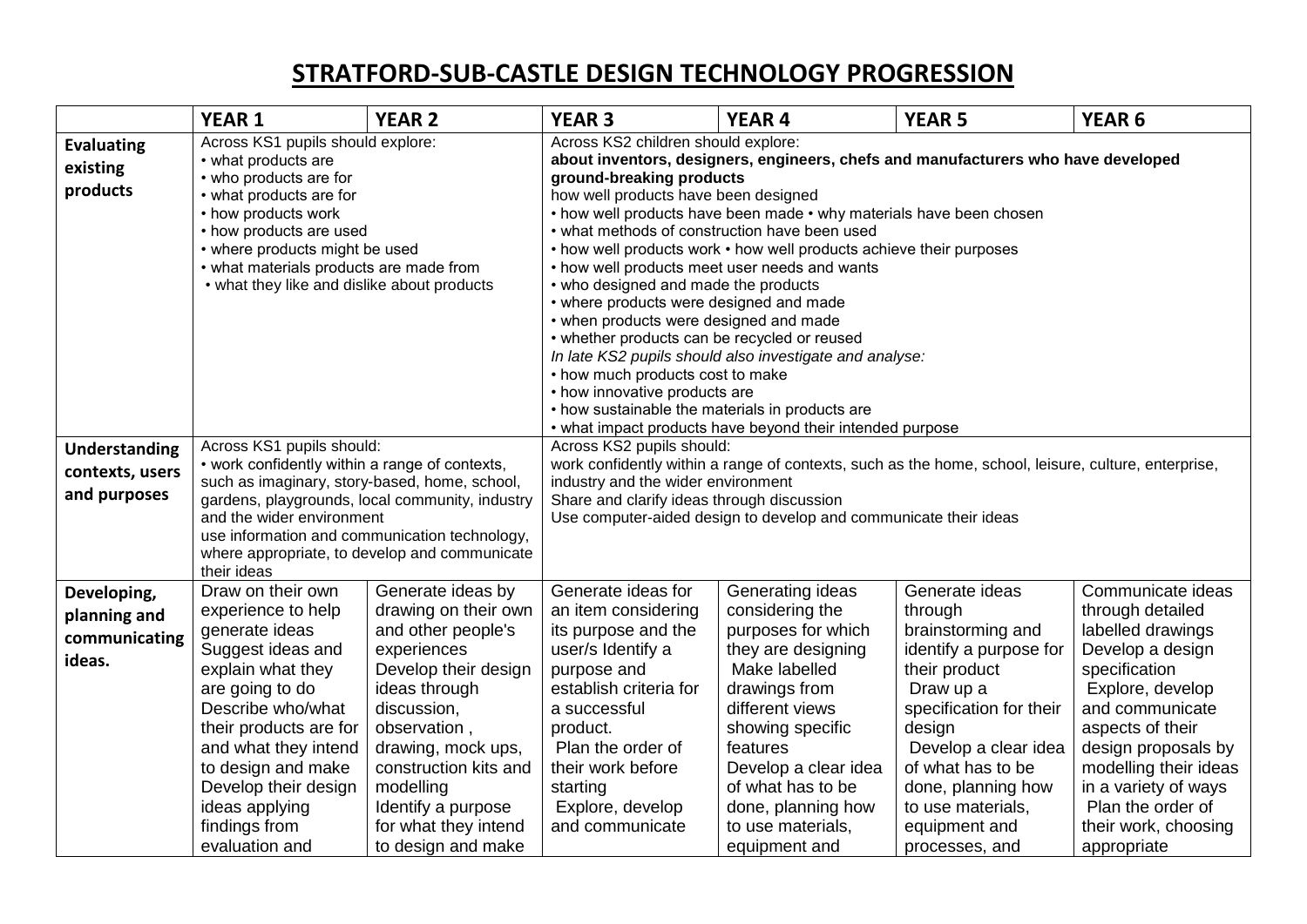|                                                                                               | <b>YEAR 1</b>                                                                                                                                                                                                                  | <b>YEAR 2</b>                                                                                                                                                                                                                                                                                 | <b>YEAR 3</b>                                                                                                                                                                                                                                                | <b>YEAR 4</b>                                                                                                                                                                                                                                                                                                                                                                                                                                                                                                                                  | <b>YEAR 5</b>                                                                                                                                                                                                                                                                                                  | <b>YEAR 6</b>                                                                                                                                                                                                                                                                                                                                                                                                                                                                           |  |
|-----------------------------------------------------------------------------------------------|--------------------------------------------------------------------------------------------------------------------------------------------------------------------------------------------------------------------------------|-----------------------------------------------------------------------------------------------------------------------------------------------------------------------------------------------------------------------------------------------------------------------------------------------|--------------------------------------------------------------------------------------------------------------------------------------------------------------------------------------------------------------------------------------------------------------|------------------------------------------------------------------------------------------------------------------------------------------------------------------------------------------------------------------------------------------------------------------------------------------------------------------------------------------------------------------------------------------------------------------------------------------------------------------------------------------------------------------------------------------------|----------------------------------------------------------------------------------------------------------------------------------------------------------------------------------------------------------------------------------------------------------------------------------------------------------------|-----------------------------------------------------------------------------------------------------------------------------------------------------------------------------------------------------------------------------------------------------------------------------------------------------------------------------------------------------------------------------------------------------------------------------------------------------------------------------------------|--|
|                                                                                               | research of made<br>products<br>State what products<br>they are designing<br>and making<br>Use simple design<br>criteria to help<br>develop their ideas                                                                        | Identify simple<br>design criteria<br>Make simple<br>drawings and label<br>parts<br>State what products<br>they are designing<br>and making<br>Say how their<br>products will work<br>Describe what their<br>products are for<br>Use simple design<br>criteria to help<br>develop their ideas | design proposals by<br>modelling ideas<br>Make drawings with<br>labels when<br>designing<br>Begin to gather<br>information about<br>the needs and wants<br>of particular<br>individuals and<br>groups                                                        | processes, and<br>suggesting<br>alternative methods<br>of making, if the first<br>attempts fail<br>Evaluate products<br>and identify criteria<br>that can be used for<br>their own designs,<br>developing their own<br>design criteria and<br>use these to inform<br>their ideas<br>Gather information<br>about the needs and<br>wants of particular<br>individuals and<br>groups<br>Generate realistic<br>ideas, focusing on<br>the needs of the user<br>Make design<br>decisions that take<br>account of the<br>availability of<br>resources | suggesting<br>alternative methods<br>of making if the first<br>attempts fail<br>Use results of<br>investigations,<br>information sources,<br>including ICT when<br>developing design<br>ideas<br>Begin to carry out<br>research, using<br>surveys, interviews,<br>questionnaires and<br>web-based<br>resources | materials, tools and<br>techniques<br>Carry out research,<br>using surveys,<br>interviews,<br>questionnaires and<br>web-based<br>resources<br>Identify the needs,<br>wants, preferences<br>and values of<br>particular individuals<br>and groups Develop<br>a simple design<br>specification to guide<br>their thinking<br>Generate innovative<br>ideas, drawing on<br>research<br>Make design<br>decisions, taking<br>account of<br>constraints such as<br>time, resources and<br>cost |  |
| <b>Practical skills</b><br>and techniques                                                     | Across KS1 pupils should:<br>• follow procedures for safety and hygiene<br>• use a range of materials and components,<br>including construction materials and kits,<br>textiles, food ingredients and mechanical<br>components |                                                                                                                                                                                                                                                                                               | Across KS2 pupils should:<br>follow procedures for safety and hygiene<br>• use a wider range of materials and components than KS1, including construction materials and<br>kits, textiles, food ingredients, mechanical components and electrical components |                                                                                                                                                                                                                                                                                                                                                                                                                                                                                                                                                |                                                                                                                                                                                                                                                                                                                |                                                                                                                                                                                                                                                                                                                                                                                                                                                                                         |  |
| <b>Working with</b><br>tools,<br>equipment,<br>materials and<br>components to<br>make quality | Make their design<br>using appropriate<br>techniques<br>With help measure,<br>mark out, cut and<br>shape a range of<br>materials                                                                                               | Begin to select tools<br>and materials; use<br>vocab' to name and<br>describe them<br>Measure, cut and<br>score with some<br>accuracy                                                                                                                                                         | Select tools and<br>techniques for<br>making their product<br>Measure, mark out,<br>cut, score and<br>assemble<br>components with<br>more accuracy                                                                                                           | Select appropriate<br>tools and techniques<br>for making their<br>product<br>Measure, mark out,<br>cut and shape a<br>range of materials,<br>using appropriate                                                                                                                                                                                                                                                                                                                                                                                 | Select appropriate<br>materials, tools and<br>techniques<br>Measure and mark<br>out accurately<br>Use skills in using<br>different tools and                                                                                                                                                                   | Select appropriate<br>tools materials,<br>components and<br>techniques<br>Assemble<br>components make<br>working models Use                                                                                                                                                                                                                                                                                                                                                             |  |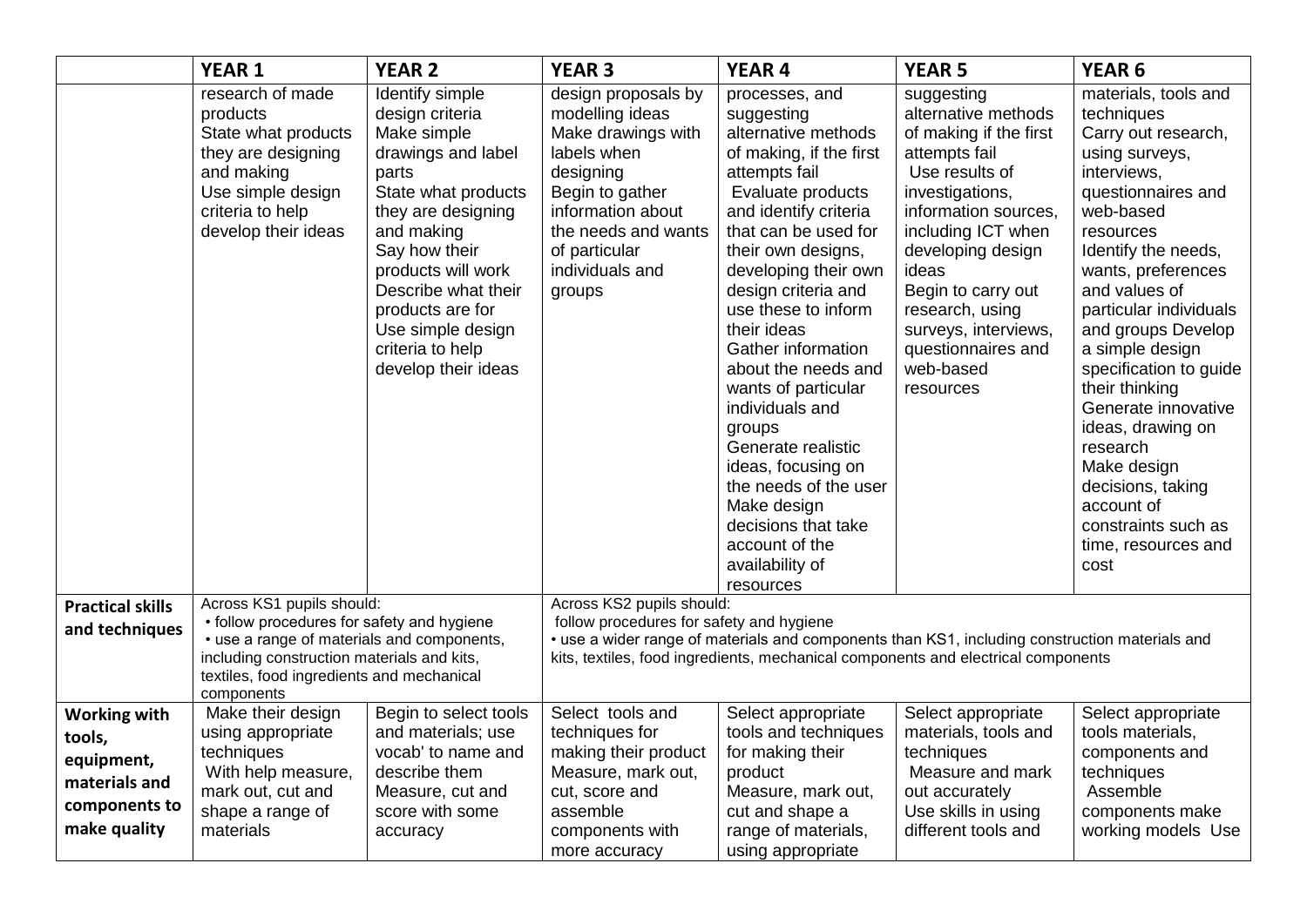|                               | <b>YEAR 1</b>                                                                                                                                                                                                                                                                                                                                                                                                                                                                                                                                            | <b>YEAR 2</b>                                                                                                                                                                                                                                                                                                                                  | <b>YEAR 3</b>                                                                                                                                                                                                                                                                                                                                                                                                                                                                                                                                                                                                                                                                                                                                                                                                                                                                                                                                                                                                                                                                                                                               | <b>YEAR 4</b>                                                                                                                                                                                                                                                                                                                                 | <b>YEAR 5</b>                                                                                                                                                                                                                                                                                                                 | YEAR <sub>6</sub>                                                                                                                                                                                                                         |  |
|-------------------------------|----------------------------------------------------------------------------------------------------------------------------------------------------------------------------------------------------------------------------------------------------------------------------------------------------------------------------------------------------------------------------------------------------------------------------------------------------------------------------------------------------------------------------------------------------------|------------------------------------------------------------------------------------------------------------------------------------------------------------------------------------------------------------------------------------------------------------------------------------------------------------------------------------------------|---------------------------------------------------------------------------------------------------------------------------------------------------------------------------------------------------------------------------------------------------------------------------------------------------------------------------------------------------------------------------------------------------------------------------------------------------------------------------------------------------------------------------------------------------------------------------------------------------------------------------------------------------------------------------------------------------------------------------------------------------------------------------------------------------------------------------------------------------------------------------------------------------------------------------------------------------------------------------------------------------------------------------------------------------------------------------------------------------------------------------------------------|-----------------------------------------------------------------------------------------------------------------------------------------------------------------------------------------------------------------------------------------------------------------------------------------------------------------------------------------------|-------------------------------------------------------------------------------------------------------------------------------------------------------------------------------------------------------------------------------------------------------------------------------------------------------------------------------|-------------------------------------------------------------------------------------------------------------------------------------------------------------------------------------------------------------------------------------------|--|
| products (inc<br>food)        | Use tools eg<br>scissors and a hole<br>punch safely<br>Assemble, join and<br>combine materials<br>and components<br>together using a<br>variety of temporary<br>methods e.g. glues<br>or masking tape<br>Select and use<br>appropriate fruit and<br>vegetables,<br>processes and tools<br>Use basic food<br>handling, hygienic<br>practices and<br>personal hygiene<br>Use simple finishing<br>techniques to<br>improve the<br>appearance of their<br>product                                                                                            | Use hand tools<br>safely and<br>appropriately<br>Assemble, join and<br>combine materials in<br>order to make a<br>product<br>Cut, shape and join<br>fabric to make a<br>simple garment.<br>Use basic sewing<br>techniques Follow<br>safe procedures for<br>food safety and<br>hygiene<br>Choose and use<br>appropriate finishing<br>techniques | Work safely and<br>accurately with a<br>range of simple tools<br>Think about their<br>ideas as they make<br>progress and be<br>willing change things<br>if this helps them<br>improve their work<br>Measure, tape or<br>pin, cut and join<br>fabric with some<br>accuracy<br>Demonstrate<br>hygienic food<br>preparation and<br>storage<br>Use finishing<br>techniques<br>strengthen and<br>improve the<br>appearance of their<br>product using a<br>range of equipment<br>including ICT                                                                                                                                                                                                                                                                                                                                                                                                                                                                                                                                                                                                                                                    | tools, equipment and<br>techniques<br>Join and combine<br>materials and<br>components<br>accurately in<br>temporary and<br>permanent ways<br>Sew using a range of<br>different stitches,<br>weave and knit<br>Measure, tape or<br>pin, cut and join<br>fabric with some<br>accuracy<br>Use simple<br>graphical<br>communication<br>techniques | equipment safely<br>and accurately<br>Weigh and measure<br>accurately (time, dry<br>ingredients, liquids)<br>Apply the rules for<br>basic food hygiene<br>and other safe<br>practices e.g.<br>hazards relating to<br>the use of ovens D<br>Cut and join with<br>accuracy to ensure a<br>good-quality finish to<br>the product | tools safely and<br>accurately<br>Construct products<br>using permanent<br>joining techniques<br>Make modifications<br>as they go along<br>Pin, sew and stitch<br>materials together<br>create a product<br>Achieve a quality<br>products |  |
| <b>Technical</b><br>knowledge | Across KS1 pupils should know:<br>• about the simple working characteristics of<br>materials and components<br>• about the movement of simple mechanisms<br>such as levers, sliders, wheels and axles<br>• how freestanding structures can be made<br>stronger, stiffer and more stable<br>• that a 3-D textiles product can be assembled<br>from two identical fabric shapes<br>• that food ingredients should be combined<br>according to their sensory characteristics<br>• the correct technical vocabulary for the<br>projects they are undertaking |                                                                                                                                                                                                                                                                                                                                                | Across KS2 pupils should know:<br>• how to use learning from science to help design and make products that work<br>• how to use learning from mathematics to help design and make products that work<br>• that materials have both functional properties and aesthetic qualities<br>• that materials can be combined and mixed to create more useful characteristics<br>• that mechanical and electrical systems have an input, process and output<br>• the correct technical vocabulary for the projects they are undertaking<br>In early KS2 pupils should also know:<br>• how mechanical systems such as levers and linkages or pneumatic systems create movement<br>• how simple electrical circuits and components can be used to create functional products<br>• how to program a computer to control their products<br>• how to make strong, stiff shell structures<br>• that a single fabric shape can be used to make a 3D textiles product<br>• that food ingredients can be fresh, pre-cooked and processed<br>In late KS2 pupils should also know:<br>• how mechanical systems such as cams or pulleys or gears create movement |                                                                                                                                                                                                                                                                                                                                               |                                                                                                                                                                                                                                                                                                                               |                                                                                                                                                                                                                                           |  |